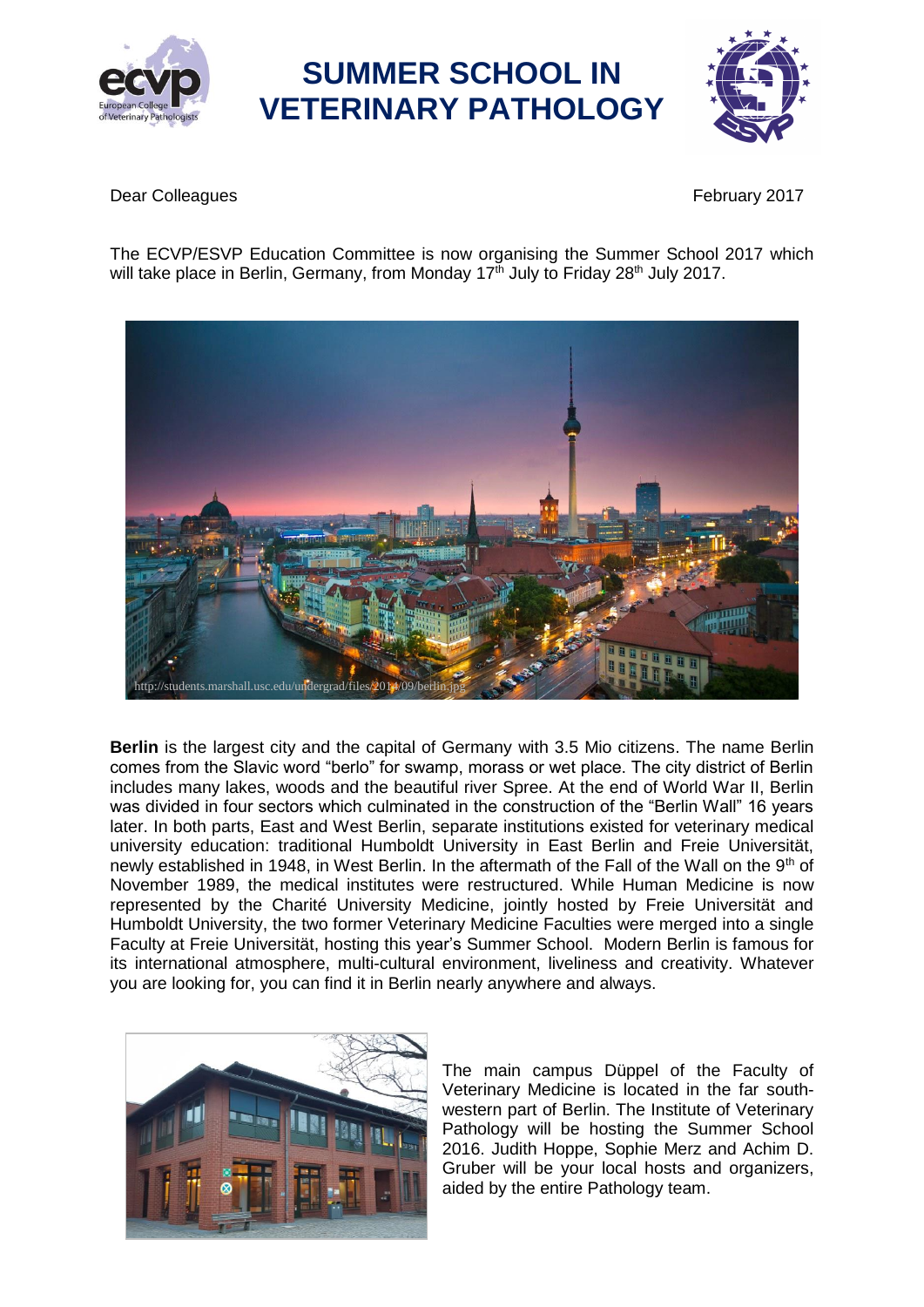

# **Travel to the Department**

Berlin has two international airports frequented by a large number of airlines. Berlin Tegel (TXL) is located in the north-western part of the city, Berlin Schönefeld (SXF) in the southeastern part, both with somewhat equal distances and connectivities to the venue. Both airports as well as the Institute of Veterinary Pathology are connected to the public transportation system which is the cheapest and often the fastest way to travel through Berlin.

#### **Accommodation**

Accommodation at reasonable rates will be offered in a hotel near the Institute of Veterinary Pathology, also linked to the public transportation. Information will be provided once registration is completed.

| Day                 | <b>Topic</b>                   | <b>Lecturers</b>                         |  |
|---------------------|--------------------------------|------------------------------------------|--|
| Sunday, 16.07.17    | - ARRIVAL OF PARTICIPANTS -    |                                          |  |
| Monday, 17.07.17    | <b>Male Reproductive Tract</b> | Corrie Brown                             |  |
| - all day           |                                |                                          |  |
| Tuesday, 18.07.17   | <b>Male Reproductive Tract</b> | Corrie Brown                             |  |
| - morning           |                                |                                          |  |
|                     | <b>Notifiable diseases</b>     | Jens Teifke, Elisabeth Liebeler-Tenorio, |  |
| - afternoon         |                                | and Reiner Ulrich                        |  |
| Wednesday, 19.07.17 | <b>Notifiable diseases</b>     | Jens Teifke, Elisabeth Liebeler-Tenorio, |  |
| - all day           |                                | and Reiner Ulrich                        |  |
| Thursday, 20.07.17  |                                |                                          |  |
| - all day           | <b>Endocrine Pathology</b>     | <b>Tom Rosol</b>                         |  |
|                     |                                |                                          |  |
| Friday, 21.07.17    | <b>Endocrine Pathology</b>     | <b>Tom Rosol</b>                         |  |
| - all day           |                                |                                          |  |
| Saturday, 22.07.17  |                                | $-$ FREE $-$                             |  |
| Sunday, 23.07.17    |                                |                                          |  |
| - all day           | <b>Mouse Pathology</b>         | Cory Brayton                             |  |
| Monday, 24.07.17    | <b>Mouse and Rat Pathology</b> | Cory Brayton                             |  |
| - all day           |                                |                                          |  |
| Tuesday, 25.07.17   |                                | Sven Rottenberg and Philipp Olias        |  |
| - all day           | <b>Comprehensive Pathology</b> |                                          |  |
| Wednesday, 26.07.17 |                                |                                          |  |
| - all day           | <b>Comprehensive Pathology</b> | Sven Rottenberg and Philipp Olias        |  |
| Thursday, 27.07.17  |                                | Wolfgang<br>Baumgärtner<br>Peter<br>and  |  |
| - all day           | <b>CNS</b>                     | Wohlsein                                 |  |
| Friday, 28.07.17    | <b>CNS</b>                     | Baumgärtner<br>Wolfgang<br>Peter<br>and  |  |
| - all day           |                                | Wohlsein                                 |  |

# **Programme Summer School 2017**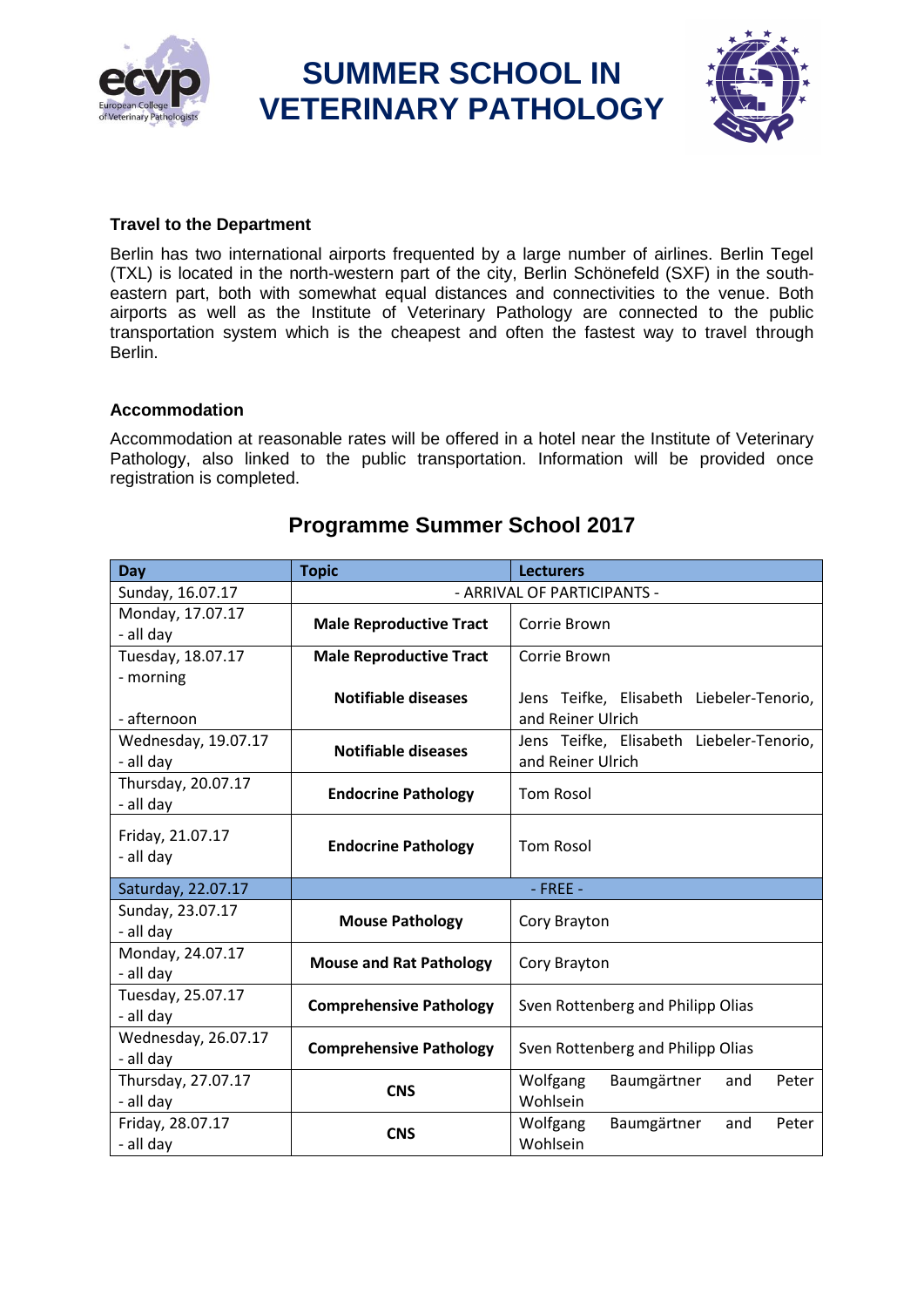



### **Registration**

Places at the Summer School 2017 are available on a first come, first serve basis. We would now like to invite you to register for the event.

The Summer School is organised under the financial responsibility of the ECVP and ESVP. We are very keen on maintaining it as a low-cost event and are making every effort to keep the cost for the attendees as low as possible.

A reduced registration fee is offered to those trainees who are also ESVP members. To become an ESVP member, please visit their website:

<http://www.esvp.eu/organization/membership-and-annual-fees> and complete the relevant forms. If you have difficulties obtaining an ESVP member to nominate you, please contact the ECVP Office direct for assistance.

# **Registration fees**

This year, the registration fee includes a travel pass for public transport in Berlin for the duration of your stay.

| Trainees in Veterinary Pathology/ESVP Members: | € 450 |
|------------------------------------------------|-------|
| Non-ESVP members:                              | € 650 |

Registration fees will allow you to participate in lectures, practical classes and includes the travel pass for use for the duration of your stay in Berlin (see above). All lecture information will be put on a password protected section on the ECVP website for downloading prior/during the Summer School.

Attendance of selected sessions may be possible and the costs for participation will be calculated at **€100 per day.**

Upon completion of registration, we will ask all registered participants to transfer the registration fee which will then confirm their place.

### **Financial support**

A maximum number of 13 stipends covering the registration fees will be available to participants at an early stage of their career as a pathologist whose financial circumstances make it difficult to attend the event without further financial support. Again, ESVP membership or confirmed application for membership is a requirement for eligibility. The deadline for stipend applications is **Friday 10th March 2017** but please ensure that you register first.

Registration for the Summer School 2017 is being handled by our administrative assistant, Julie Fitzsimmons in the ECVP Office (ecvpif@liverpool.ac.uk). Registration forms should be sent by **email** (preferably), fax or surface mail to the ECVP/ESVP Education Committee at the address in University of Liverpool (attention: Julie Fitzsimmons) by **Friday 17 th March 2017**.